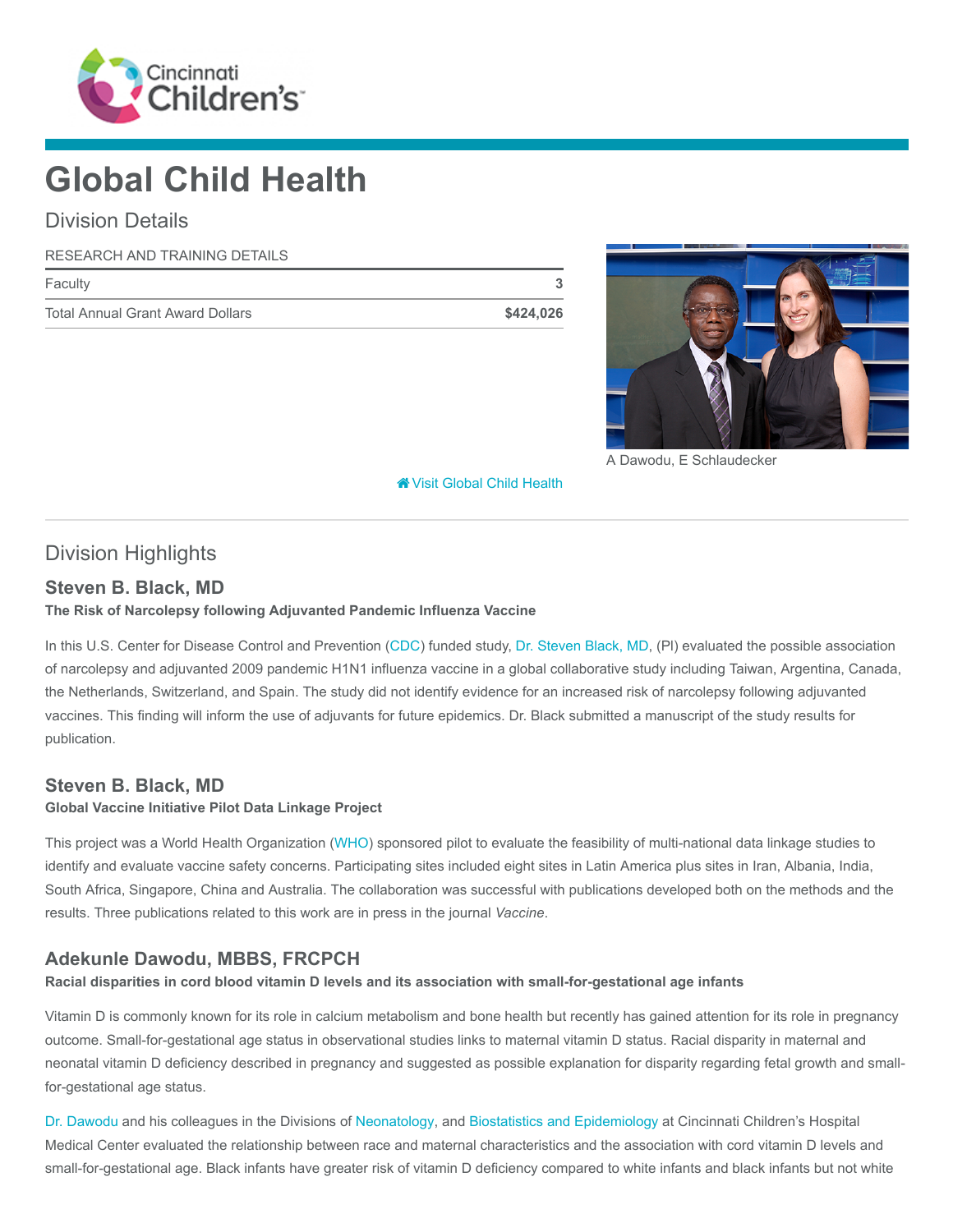infants with vitamin D deficiency had higher odds of small-for-gestational age. The study suggests that identification of risk factors can lead to opportunity to target vitamin D supplementation during pregnancy among at risk population to reduce the risk of vitamin D deficiency and small-for-gestational age.

#### Mark C. Steinhoff, MD

[Dr. Mark Steinhoff,](https://www.cincinnatichildrens.org/notfound/search?item=master%3a%7bEF81A587-EFFB-4E08-965D-3740BFA1CD2B%7d%40en) and colleagues at [Johns Hopkins University,](https://www.jhu.edu/) [Seattle Children's Hospital](http://www.seattlechildrens.org/), and [Tribhuvan University in Kathmandu](http://tribhuvan-university.edu.np/), have published a prospective randomized placebo-controlled trial of influenza vaccine in pregnant women in rural Nepal.

Randomized 3693 women received placebo or influenza vaccine throughout the year, as influenza A virus circulates for most of the year in this tropical setting. The vaccine significantly reduced maternal and infant influenza episodes, and increased birth weight of a subset of infants (Lancet Infectious Diseases, May 2017). The [Bill & Melinda Gates Foundation](https://www.gatesfoundation.org/) generously supports this project.

We are planning to evaluate the cognitive development of the infants with increased birth weights.

We have also published eight additional papers from this project, describing infant and maternal infections related to metapneumovirus, rhinovirus, pertussis, respiratory syncytial virus and other infections.

## Division Publications

- 1. [Pitt MB; Moore MA; John CC; Batra M; Butteris SM; Airewele GE; Suchdev PS; Steinhoff MC.](https://www.ncbi.nlm.nih.gov/pubmed/28562273) Supporting global health at the pediatric department level: Why and how. Pediatrics. 2017; 139:e20163939.
- 2. Phadke VK; Steinhoff MC; Omer SB; MacDonald NE. [Maternal influenza immunization and adverse birth outcomes: Using data](https://www.ncbi.nlm.nih.gov/pubmed/27784657) and practice to inform theory and research design. American Journal of Epidemiology. 2016; 184:789-792.
- 3. [Chu HY; Katz J; Tielsch J; Khatry SK; Shrestha L; LeClerq SC; Magaret A; Kuypers J; Steinhoff M; Englund JA.](https://www.ncbi.nlm.nih.gov/pubmed/27241525) Respiratory syncytial virus infection in infants in rural Nepal. Journal of Infection. 2016; 73:145-154.
- 4. [Ambroggio L; Sucharew H; Rattan MS; O'Hara SM; Babcock DS; Clohessy C; Steinhoff MC; Macaluso M; Shah SS; Coley BD.](https://www.ncbi.nlm.nih.gov/pubmed/27318374) Lung Ultrasonography: A Viable Alternative to Chest Radiography in Children with Suspected Pneumonia?. The Journal of Pediatrics. 2016; 176:93-98.e7.
- 5. [Bonhoeffer J; Kochhar S; Hirschfeld S; Heath PT; Jones CE; Bauwens J; Honrado Á; Heininger U; Muñoz FM; Eckert L.](https://www.ncbi.nlm.nih.gov/pubmed/27751641) Global alignment of immunization safety assessment in pregnancy - The GAIA project. Vaccine. 2016; 34:5993-5997.
- 6. [Jones CE; Munoz FM; Kochhar S; Vergnano S; Cutland CL; Steinhoff M; Black S; Heininger U; Bonhoeffer J; Heath PT.](https://www.ncbi.nlm.nih.gov/pubmed/27793485) Guidance for the collection of case report form variables to assess safety in clinical trials of vaccines in pregnancy. Vaccine. 2016; 34:6007-6014.
- 7. [Seto TL; Tabangin ME; Langdon G; Mangeot C; Dawodu A; Steinhoff M; Narendran V.](https://www.ncbi.nlm.nih.gov/pubmed/27101387) Racial disparities in cord blood vitamin D levels and its association with small-for-gestational-age infants. Journal of Perinatology. 2016; 36:623-628.
- 8. Ramprasad C; Zachariah R; Steinhoff M; Simon A. [Parental attitudes towards influenza vaccination for children in South India.](https://www.ncbi.nlm.nih.gov/pubmed/27577192) World Journal of Pediatrics. 2017; 13:84-90.
- 9. Ebenezer K; Dawodu A; Steinhoff M. Serum Vitamin D Status and Outcome among Critically III Children Admitted to the Pediatric Intensive Care Unit in South India: Authors' Reply. The Indian Journal of Pediatrics. 2016; 83:912-913.
- 10. [Hughes MM; Englund JA; Kuypers J; Tielsch JM; Khatry SK; Shrestha L; LeClerq SC; Steinhoff M; Katz J.](https://www.ncbi.nlm.nih.gov/pubmed/28073985) Population-based pertussis incidence and risk factors in infants less than 6 months in Nepal. Journal of the Pediatric Infectious Diseases Society. 2017; 6:piw079.